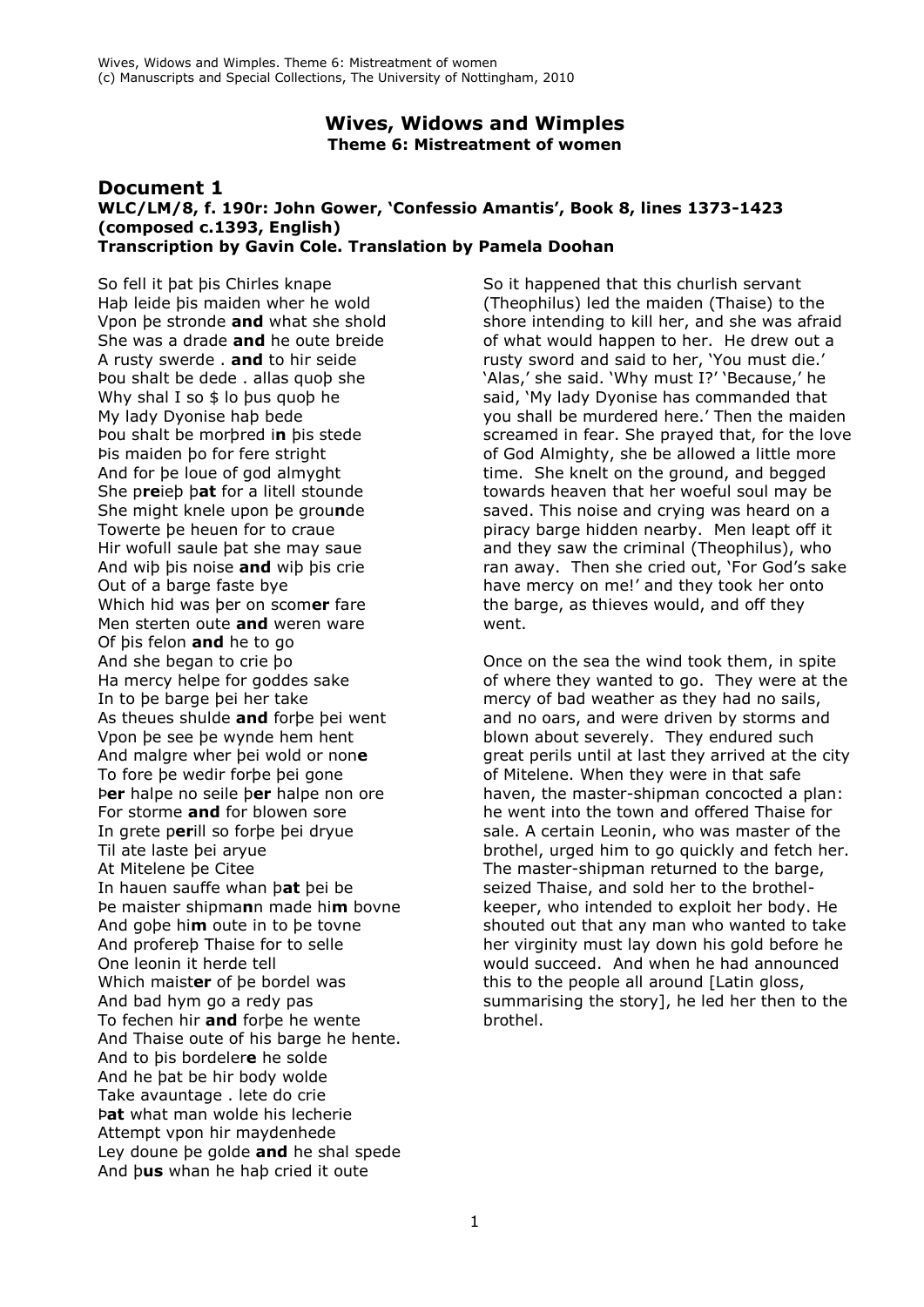In sight of all þe peple aboute Q**ua**l**ite**r leonin**us** Thaisi**m** ad lupanar de stinauit . vbi dei gr**aci**a p**re**ue**n**ta ip**s**i**us** vir ginitate**m** nullus violare potuit. He lad hir i**n** to þe bordel þo

# **Document 2**

### **Mi 5/168/23/1: Extract from bill of complaint relating to the abduction and forced marriage of Jane Sacheverell (1485, English) Middleton Collection, Mi 5/168/23/1 Transcript and translation by Kathryn Summerwill**

... to the nombre of an C p**er**sones **and** moo Riotously **and** disensibily arraied in Man**er** of Warre the seid xj day

of nouembr**e** felonously ley in a wayte in a wode called Boroweswode bytwene the seid Mano**ur**es of Hopwell

and Morley to Ræuysshe and to Robbe the seid Jane ayenst our**e** seid sou**er**aine lord**es** lawes **and** his peace

then and there Made assaute vppon the seid Jane **and** her toke **and** bound her fast vnto a man on

horsbake **and** w**ith** grete violence **and** force led her by nygth tyme in to the Shire of Nothingham vnto a place

of S**ir** Rob**er**t Markh**a**m knygth and from thens to leyc**ester** Shire **and** from thens to a place of the seid Herry

Willoughby called Middelton in the Shire of Warr**wick** and putt her in Suche fere **and** manase that

she was in poynte to haue p**er**isshed and distroied **and** then and ther toke from her a pece p**re**ce of

xl **shillings** and vj Spones of sylu**er** p**re**ce xxvj **shillings** viij **pence** of the good**es** of the seid Jane and ou**er**e that the

seid Ric**hard** Willoughby violently and greuously manasseth and yete doth the same Jane to Cary her

in to Straunge Contrey to her vtter vndoyng **and** distruction **and** ther to do his plesure w**ith** her as his owen

will w**ith**oute that she well consent and be aggreable vnto his unsatiable **and** riotouse entent

[On the  $11<sup>th</sup>$  day of November last, Jane then being at the manor of Hopwell, intended to go to the manor of Morley, but Henry Willoughby of Middleton, Richard Curson of Wollaton, Richard Willoughby of Wollaton, Henry Boson of Nottinghamshire, Hugh Willoughby of Risley, and others,] to the number of 100 persons and more, riotously and ostensibly clothed as if for war, feloniously lay waiting in a wood called Boroweswode [Burrow Wood, Spondon] between the said manor of Hopwell and Morley, to ravish and rob the said Jane [Sacheverell] against our said sovereign lord [the King's] laws and his peace. Then and there they made assault upon the said Jane, and took her and bound her fast to a man on horseback, and with great violence and force led her by night time into Nottinghamshire, to a place belonging to Sir Robert Markham, knight, and from thence to Leicestershire, and from thence to a place belonging to the said Henry Willoughby called Middleton in Warwickshire. They put her in such fear and menace that she was in a situation to have perished and been destroyed, and then and there they took from her a peace price of 40 shillings and 6 spoons of silver, priced at 26 shillings 8 pence, from the goods of the said Jane. And more than that, the said Richard Willoughby violently and greviously menaced and yet caused the said Jane to be carried into an unknown country, to her utter undoing and destruction, and there to do his pleasure with her at his own will, without her consenting and being agreeable to his insatiable and riotous intent.

# **Document 3**

**Special Collection JN147.T4: Extract from Magna Carta (1215, Latin) From Richard Thomson,** *An historical essay on the Magna charta of King John …* **(London : Printed for John Major ... and Robert Jennings ..., 1829), 68-71** No transcript or translation, because it is a printed item in English